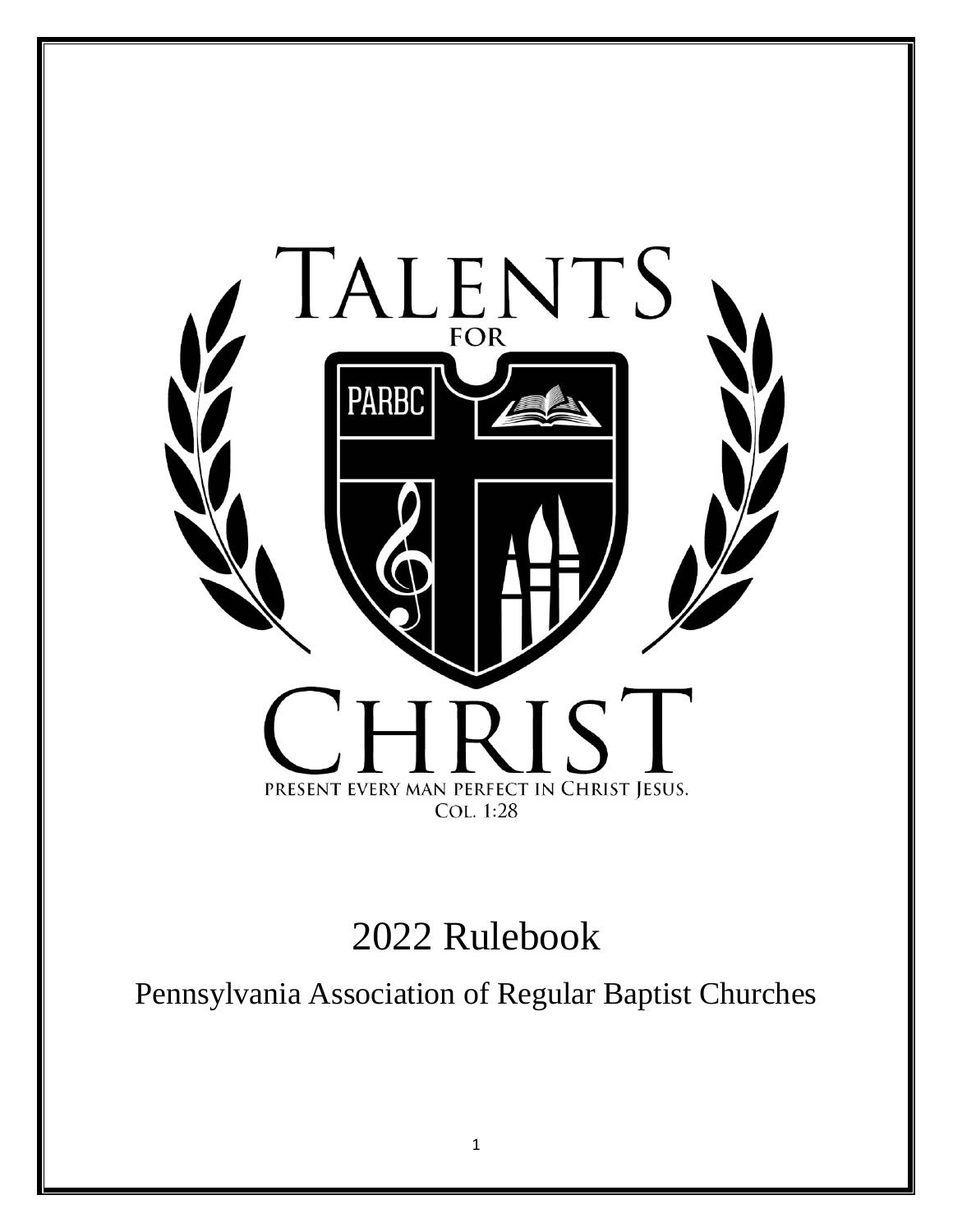# Pennsylvania Association of Regular Baptist Churches

Rev. Paul J. Connor, Sr., State Representative 2470 Beeler Avenue York, PA 17408-4505 (717) 779-2629 pjconnorsr@comcast.net parbctfcinfo@gmail.com www.parbc.org www.facebook.com/PaTalentsforChrist/

# **OUR TALENTS FOR CHRIST COMMITTEE MEMBERS:**

**Chairman:** Pastor Joshua Franklin – Open Door Baptist Church, Greenburg Pastor Sean Stouffer – Calvary Baptist Church, Bloomsburg Mr. Paul Risser – Hope Baptist Church, Hanover Pastor Earl Shawley – Messiah Baptist Church, Kylertown Pastor Paul Connor – PARBC State Rep.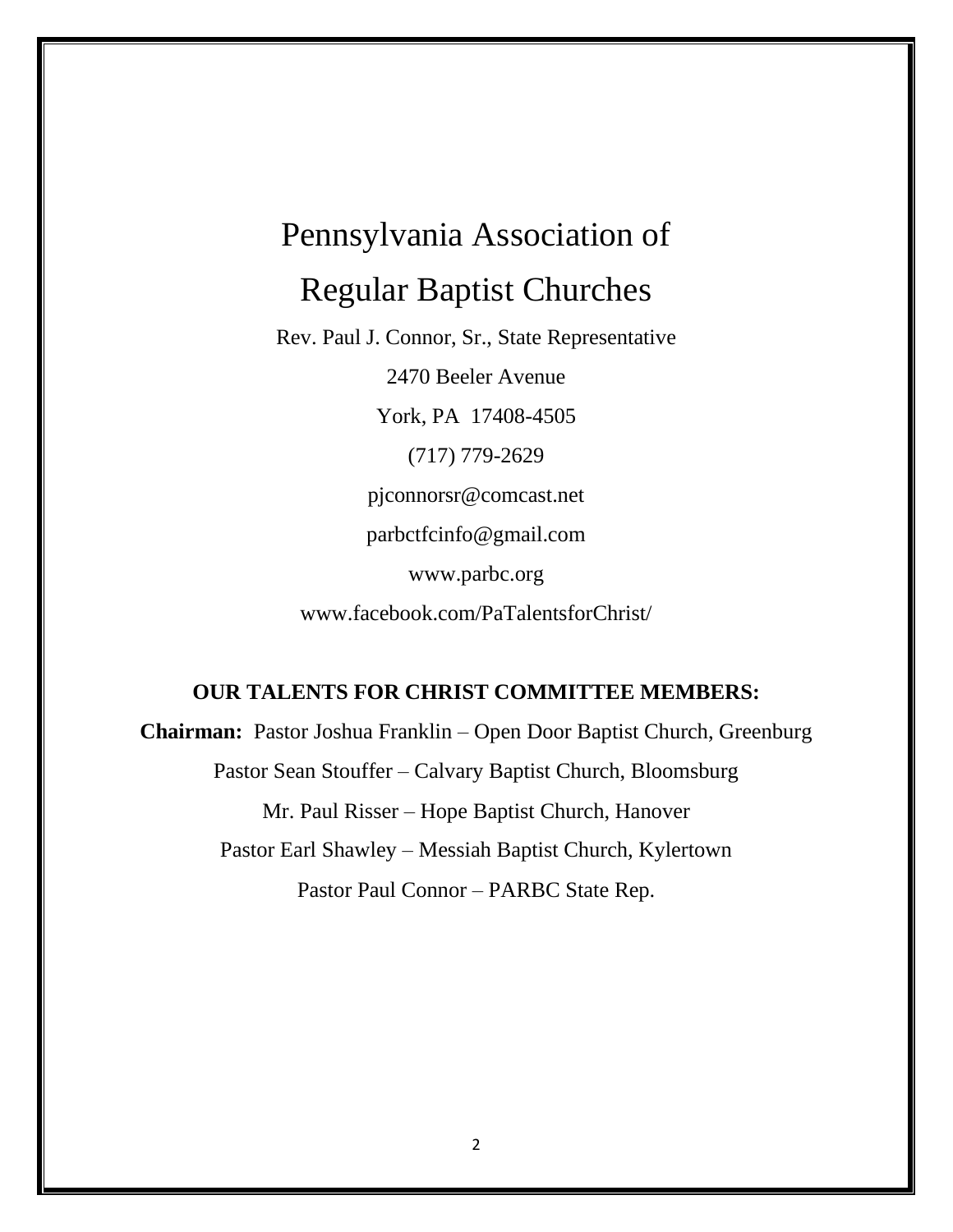# **OUR MISSION STATEMENT**

It is the mission of the PARBC Talents for Christ Ministry to give young people an opportunity to develop the talents over which the LORD Jesus Christ has made them stewards in the arena of competition. We endeavor to challenge the participants to serve, not themselves, but God and others through their local churches, thus making Talents for Christ a stepping stone in the process of presenting them complete in Christ and a valuable member of the local body of believers.

> "Whom we preach, warning every man, and teaching every man in all wisdom; that we may present every man perfect in Christ Jesus." Colossians 1:28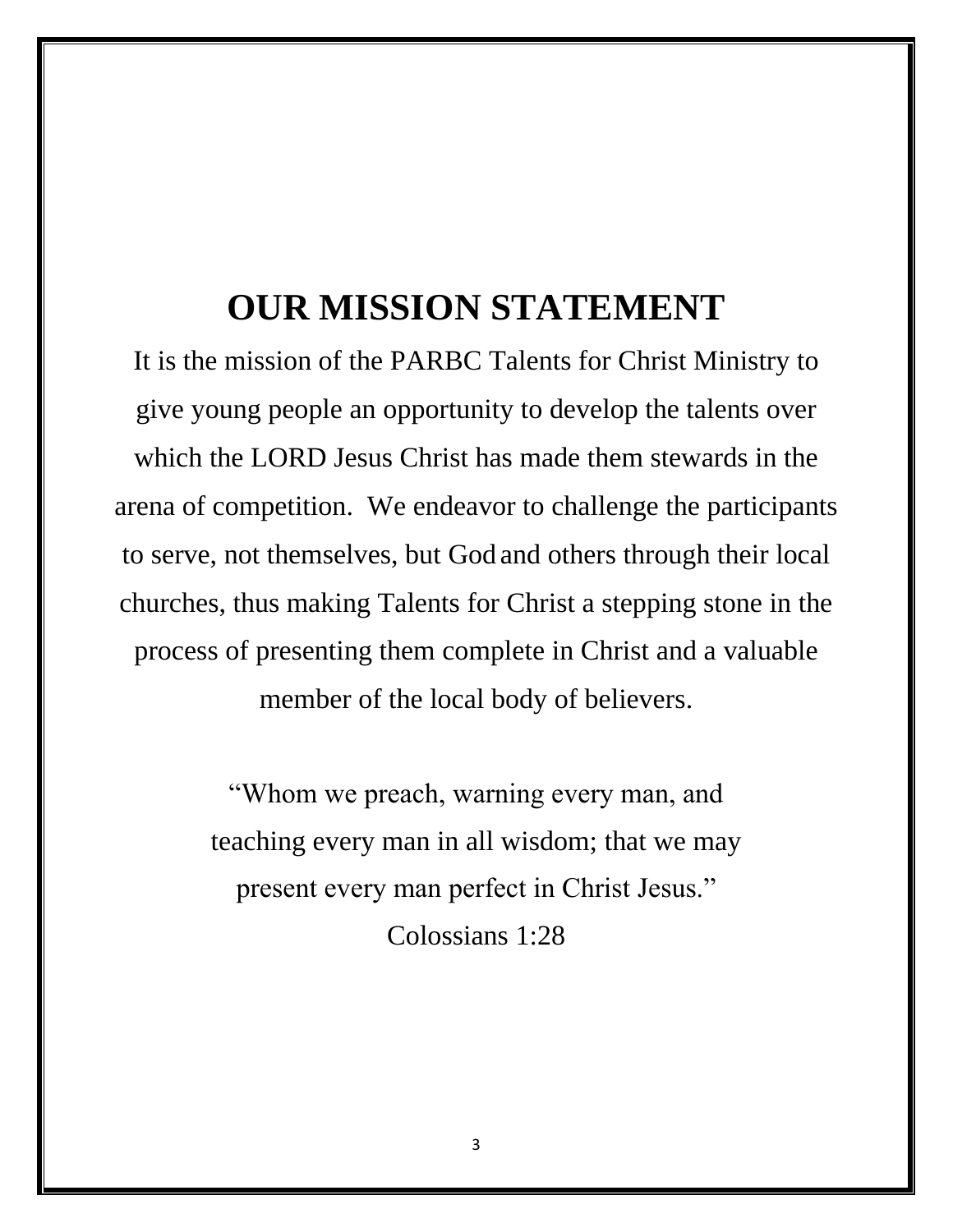# <span id="page-3-0"></span>**Table of Contents**

# Contents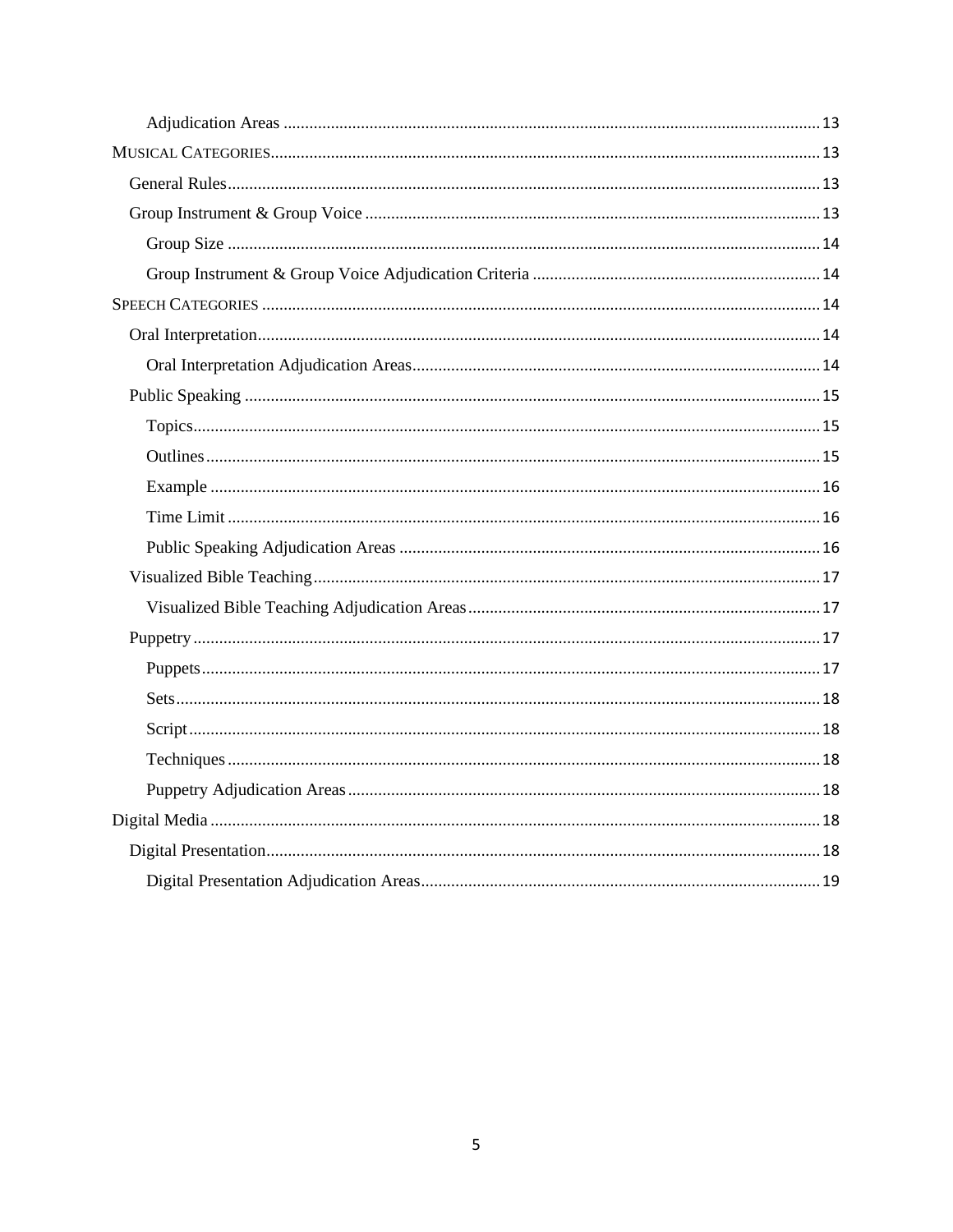# <span id="page-5-0"></span>**CATEGORIES**

- Extemporaneous Writing
- Bible Knowledge: Old & New Testament
- Art: 2-Dimensional, 3-Dimensional
- Photography
- Home Economics: Baking, Needlework/Handiwork, Sewing
- Bible Quizzing Team
- Vocal
	- o Male & Female Solos
	- o Large & Small Groups
- Instrumental\*
	- o Brass: Cornet, Trumpet, French Horn, Trombone, Baritone, Tuba, Sousaphone
	- o Strings: Violin, Viola, Cello, Bass, Classical Guitar, Folk Strings
	- o Woodwinds: Bassoon, Oboe, Clarinet, Bass Clarinet, Alto Saxophone, Tenor Saxophone, Flute
	- o Piano
	- o Large & Small Group
- Speech
	- o Oral Interpretation
	- o Public Speaking: Male & Female
	- o Visualized Bible Teaching
	- o Puppetry
- Digital Media
	- o Digital Presentation

\*Exceptions can be made to these categories and instruments with prior approval from the Talents for Christ Committee.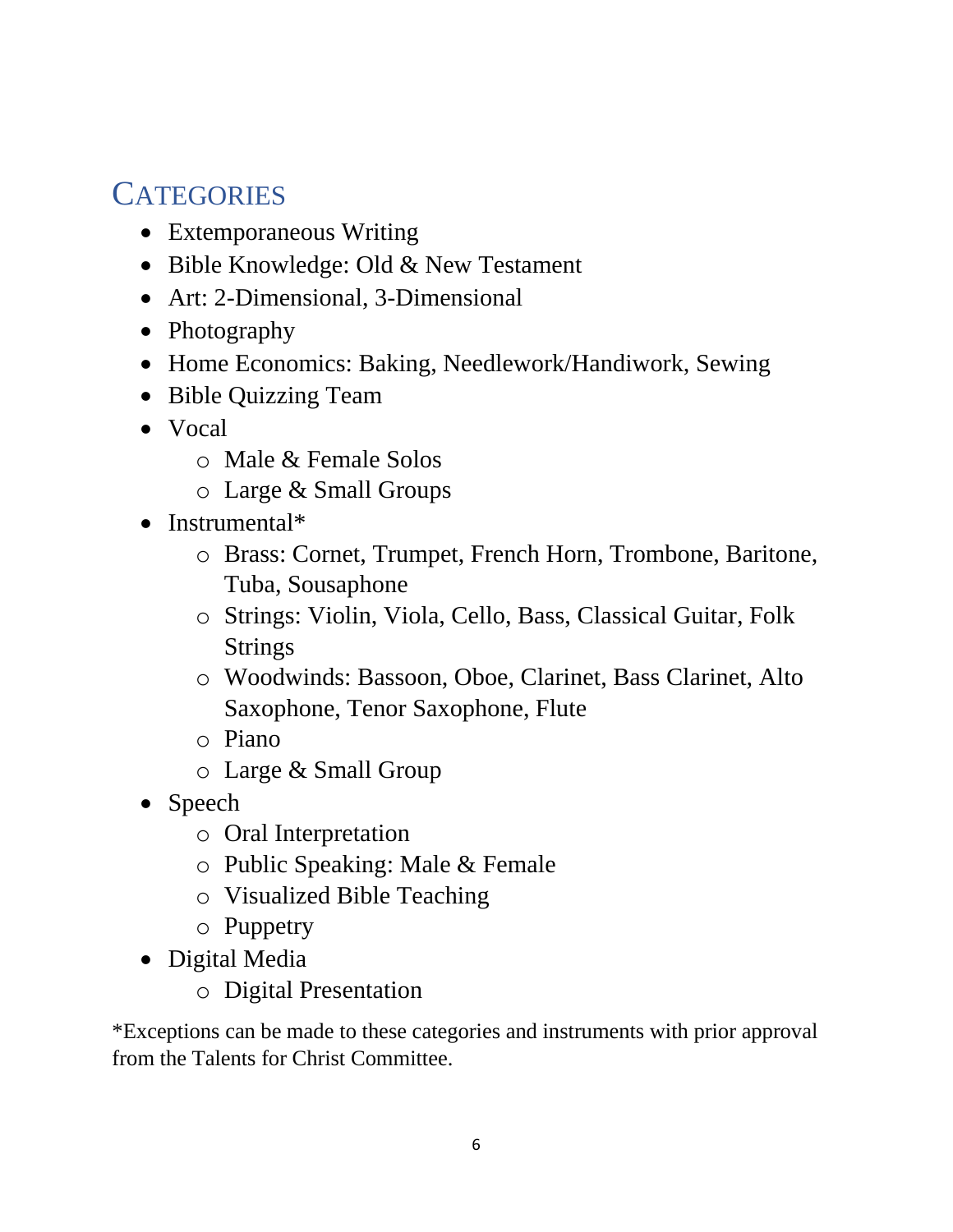# <span id="page-6-0"></span>CHURCH REGISTRATION

The registering church should select a TFC Coordinator to fill out the church registration and group registration forms. These need to be completed by the date listed on the website. Any changes or comments to any church, group, or individual registration form can be emailed to [parbctfcinfo@gmail.com.](mailto:parbctfcinfo@gmail.com)

\*Reminder – If the church has any young men staying overnight at the host church, the home church must provide an adult chaperone to stay with them. The name of the chaperone must be provided with the church registration.

# <span id="page-6-1"></span>**CONTESTANTS**

# <span id="page-6-2"></span>**Eligibility**

Open to those in grades 7-9 (Junior High Level) and grades 10-12 (Senior High Level).

Contestants must be in regular attendance at a fundamental Baptist church or youth group. Teens from good standing Bible Churches may now participate in TFC if the church has been invited to do so by a church in the PARBC.

## <span id="page-6-3"></span>Entry

All contestants must complete the online Individual Entry form by the date listed on the website.

For competition, original pieces need to have name on them for music, speech, etc.

Each student may compete in a total of no more than five categories with no more than two categories chosen from the areas of art, photography, and home economics, and no more than three categories chosen from all other areas of competition, whether individual, group, or a combination of individual and group.

Only one entry is allowed per category. For example, you may not sing two solos or enter two pieces of 2-D art. Bible Quizzing, Bible Knowledge and Extemporaneous Writing are totally separate from these considerations. Contestants may be on a Bible Quizzing Team, write an essay and take the Bible Knowledge test and still compete in a maximum of 5 additional categories.

#### <span id="page-6-4"></span>Dress Code

#### Friday Evening:

Bible Quiz Contestants Dress Code for Friday evening:

- Young men: dress slacks and dress shirt, collared-shirt, or sweater (no t-shirts/sweatshirts).
- Young ladies: modest dress (covers knees when seated) or dress slacks

After the Bible Quiz Competition and Rally, the gymnasium will be open for various games and activities. Knee length shorts and t-shirts are appropriate for gym activities only and only in the gym and locker room areas.

Saturday Competition, Rally, and Awards ceremony:

- Young men: dress slacks, shirt and tie (suit jacket, blazer, or sweater optional).
- Young ladies: modest dress or skirt and blouse, with dress or skirts knee-length or longer.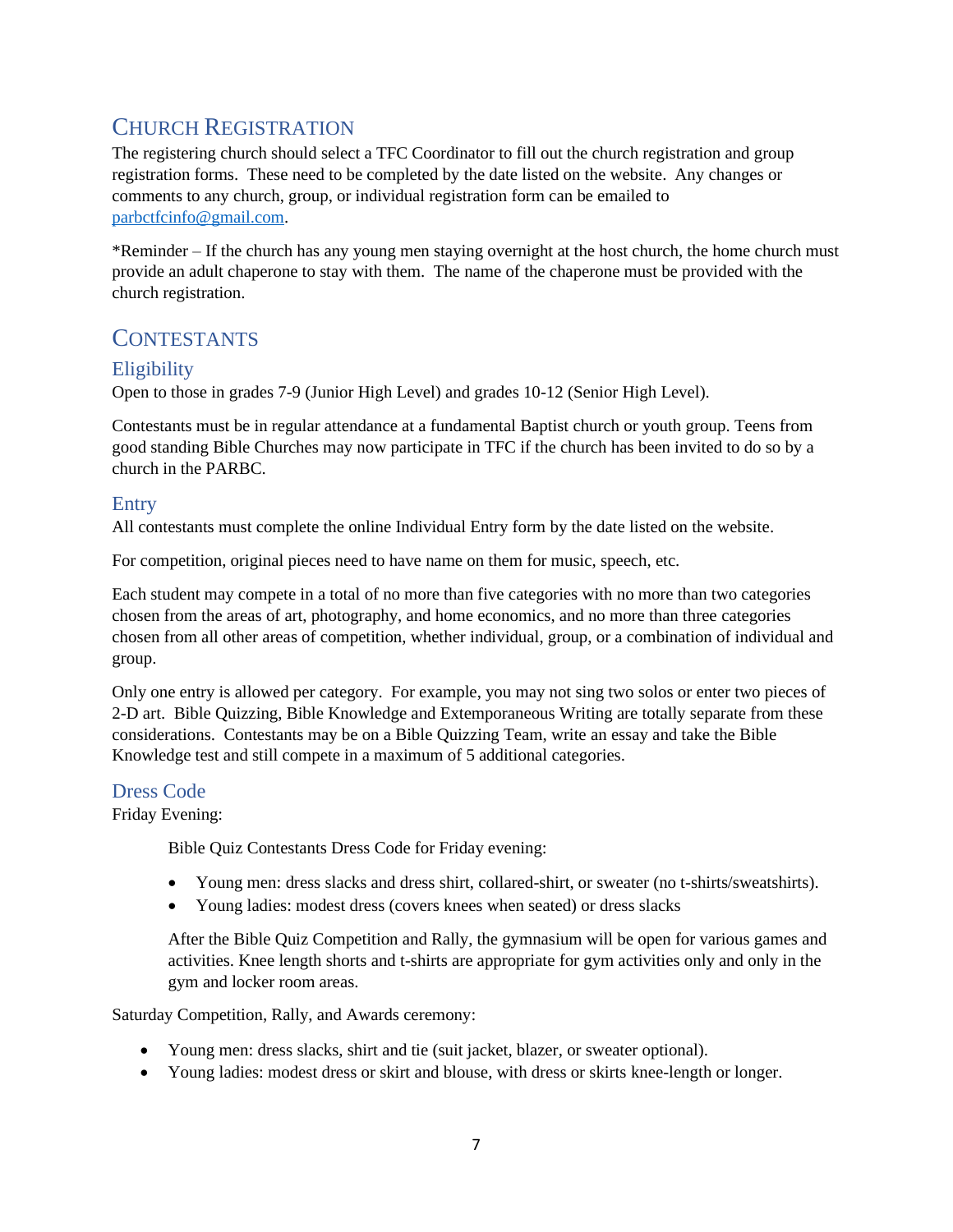# <span id="page-7-0"></span>**JUDGING**

# <span id="page-7-1"></span>Judging Standards

Winners are based solely on total points. In case of a tie, the majority vote of judges will determine the winner. In the case of Bible Knowledge ties, additional written questions will be administered until winners are determined.

|           | • Poor: $0 - 2$ points    | Numerical recognition given solely for effort expended. Performance  |
|-----------|---------------------------|----------------------------------------------------------------------|
|           |                           | itself is poor.                                                      |
|           | • Fair: $3 - 4$ points    | A fair performance, but lacking finesse—needs much more              |
|           |                           | development.                                                         |
| $\bullet$ | Meritorious: 5 - 6 points | A good performance, but not outstanding in any respect—needs more    |
|           |                           | development.                                                         |
| $\bullet$ | Excellent: 7 - 8 points   | An excellent performance in most respects; defects in performance or |
|           |                           | effective interpretation only minor—slightly below superior.         |
| $\bullet$ | Superior: 9 - 10 points   | Represents the best conceivable performance and worthy of being      |
|           |                           | recognized as first place.                                           |

# <span id="page-7-2"></span>Disqualifications

- Inappropriate attire.
- Exhibition of a non-Christ-like attitude.
- Exceeding set time limits.
- Failure to appear according to schedule.
- Reading from a score or entire manuscript when memorization is required (Public Speaking and Voice).
- Failure to provide the marked score or outline required (Music and Public Speaking).

# <span id="page-7-3"></span>Awards

Recognition will be by means of a plaque, trophy, medal and/or certificate. However, the judges may not necessarily deem awards are warranted. Competing does not guarantee placement for any award.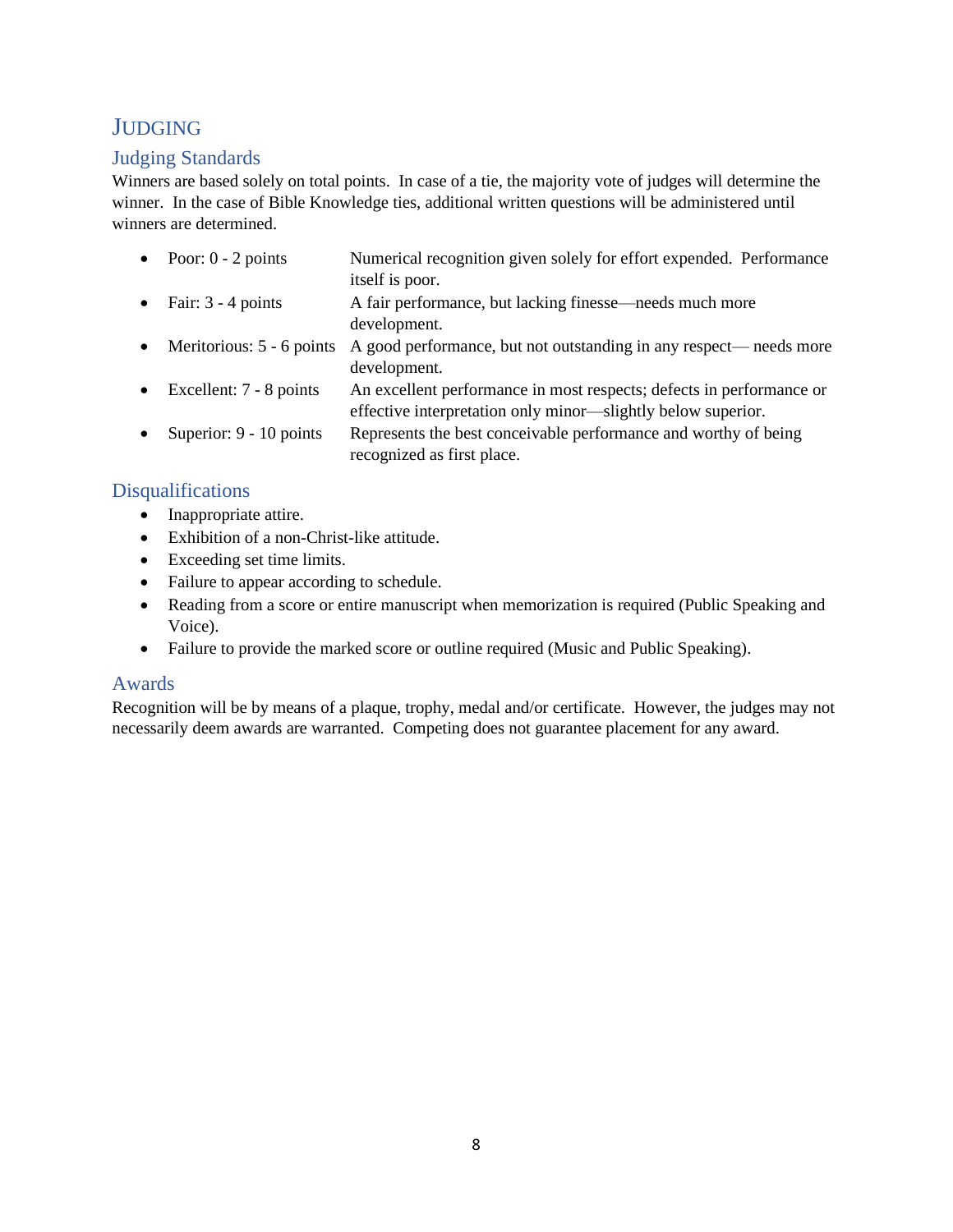# <span id="page-8-0"></span>BIBLE QUIZZING

Quiz questions are based on the biblical text listed on the website as recorded in the KJV.

The competition will use a hand button signal with the computer deciding who pressed their button first, second, third, etc.

Two levels: Junior High and Senior High - Teams may be entered at the junior high and/or senior high levels. A team with both junior and senior high students must compete at the senior high level.

- Team size: Three minimum and eight maximum (maximum of 5 active contestants).
- Two churches can quiz together to make a team of 3-5 teens.

## <span id="page-8-1"></span>Bible Quizzing Rules

- 1. Up to nine teams will quiz at one time with more than one round of quizzing. Each round will have a maximum of 50 questions plus team questions.
- 2. Teams will face the audience and quizmaster.
- 3. The seat judge will recognize the team responding first.
- 4. A quizzer may answer a total of seven (7) questions before quizzing out in each round, at which time a substitute may be selected from the team.
- 5. A team may put a substitute in only one time in any one round unless someone quizzes out.
- 6. The quizmaster and judges will determine the correctness of an answer.
- 7. No question in whole or in part will be repeated after any quizzer has jumped.
- 8. Bibles, papers, etc., will not be permitted on the platform.
- 9. A question incorrectly answered may be answered by a competing team but with no additional information.
- 10. Contestants have seven (7) seconds to begin their answer after jumping. Only one answer will be accepted.
- 11. Neither talking nor signaling will be permitted between the quizzers, coach, or the audience during quizzing.
- 12. If there is more than one team from a church, there can be no interchanging between teams.

# <span id="page-8-2"></span>Bible Quizzing Scoring

- Each correct answer is worth ten (10) points.
- Every tenth question is a bonus question and worth twenty (20) points.
- At the end of each round there will be a total team question worth an additional twenty (20) points.
- All team members who are seated in a particular round plus any who may have quizzed out are eligible to answer a team question.

# <span id="page-8-3"></span>WRITING AND TESTING CONTESTS

# <span id="page-8-4"></span>Extemporaneous Writing

Prior preparation is not required. A topic will be assigned, and instructions given the day of competition. Bibles will be supplied. You may bring a dictionary.

Areas of judging will cover the clearly stated and effective organization and development of the theme/topic assigned, and sincerity (the writer's presentation and conveyance of value of the theme/topic). Additional areas of judging will be those of style, grammar, diction (word choice),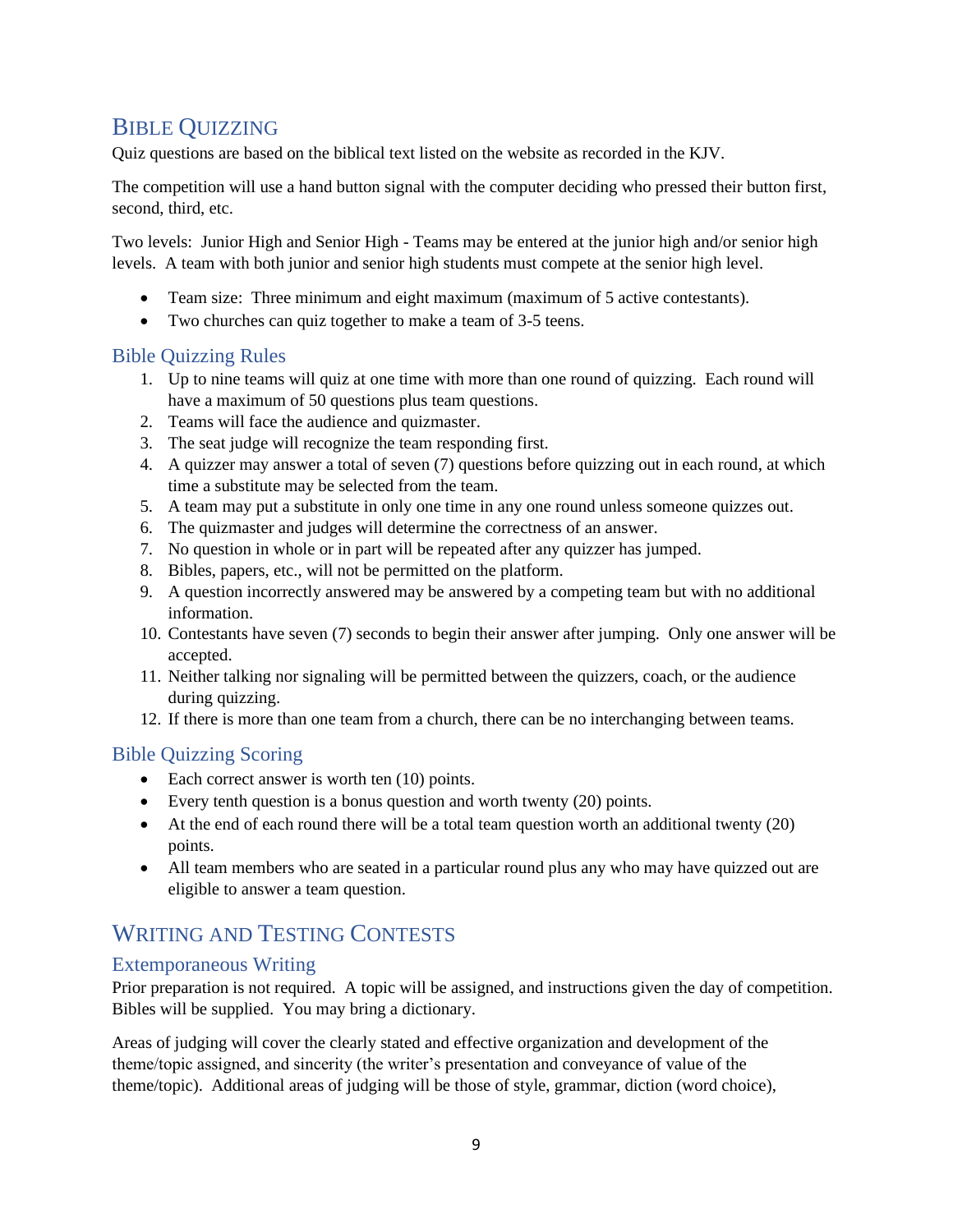paragraph development, and mechanics (correct punctuation, spelling, capitalization, etc.). The paper must be double spaced with a final draft rewritten. There is a 90 minute time limit.

# <span id="page-9-0"></span>Bible Knowledge

The Bible Knowledge tests are based on the texts listed on the website. Contestants may also test on either or both the New Testament passage and Old Testament passage (King James Version).

A variety of questioning methods may be employed (completion, quotes, multiple choice, references, fillin-the blank, etc.). There are no essay questions.

Participants may choose to take either one or both tests.

There is a time limit of 90 minutes per test. All tests must be completed by noon.

# <span id="page-9-1"></span>ART, PHOTOGRAPHY, HOME ECONOMICS CONTESTS

#### <span id="page-9-2"></span>Art

- Only one 2D and one 3D art entries permitted per contestant.
- Works submitted must be the contestant's alone and not traced.
- Works of the following nature may be submitted:

#### <span id="page-9-3"></span>2-Dimensional Art

THEME: Use a Bible verse to relate your picture to scripture, or to scripturally support your picture.

POLYCHROMATIC: (more than one color)

Medium: oils, watercolor, pastels, crayons, or colored pencils

#### MONOCHROMATIC: (only one color)

Medium: pencil, charcoal, chalk, or ink

Size: Any size so long as it is sealed with a protective spray, matted, framed, and backed. A painting on canvas does not need to be matted or covered with glass.

#### <span id="page-9-4"></span>3-Dimensional Art

Materials: wood, metal, plastic, ceramic, plaster, Paper Mache, stone, glass and stained glass. Sculpture guidelines:

- Not to be a religious icon An icon is a religious image or representation of an object, deity or sacred figure or event.
- Must be free standing (no mobiles)
- May be functional or a free-form piece
- May be from 6 to 36 inches in height
- May be made of different materials

#### <span id="page-9-5"></span>Art Judging Criteria

Works will be judged for the skill displayed, originality and creativity, harmony and visual balance, and its effectiveness in communicating or portraying a message from the scripture you have chosen.

- Originality
- Use of positive and negative space
- Use of textures, shapes, and forms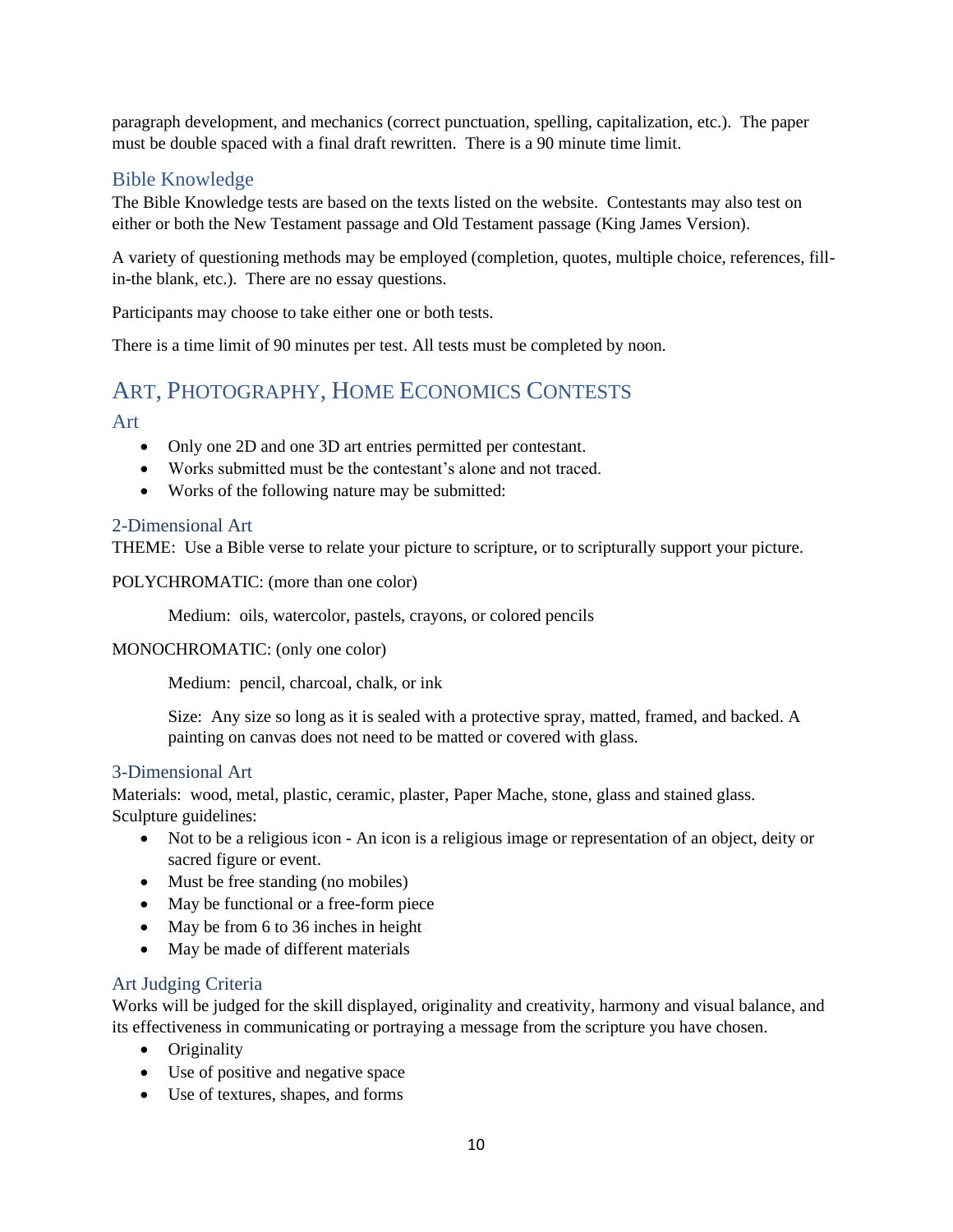- Use of repetition, contrast, and balance
- Unity in its elements and theme
- Craftsmanship

# <span id="page-10-0"></span>Photography-Standard

- Submit one picture that is to be at least 8"x 10", matted, backed, and framed for presentation. Pictures can be submitted in color or black & white.
- Photographs should be of Landscape (i.e. sunsets, trees, streams, buildings) or Still-Life/Portraits (i.e. people, animals, objects).
- No multi image composites, texture layering, or extensive manipulation to add or remove elements is allowed.
- Black or White mat ONLY— no writing or distracting elements on mat or frame.
- Attach a 3 x 5 card to the back of the frame with the following information listed: Name, Grade, and Church.
- All entries are to be in good taste and be a good testimony to Christ.

# <span id="page-10-1"></span>Photography/Graphic Design

- Submit one original picture that is to be at least 8"x 10", matted, backed, and framed for presentation. Pictures can be submitted in color or black & white.
- Photographs should be of Landscape (i.e. sunsets, trees, streams, buildings) or Still-Life/Portraits (i.e. people, animals, objects).
- Choose a verse which relates to the picture and, using software, incorporate it into the original picture. In an effort to streamline the judging, please use the King James Version.
- Black or White mat ONLY— no writing or distracting elements on mat or frame.
- Attach a 3 x 5 card to the back of the frame with the following information listed: Name, Grade, and Church.
- All entries are to be in good taste and be a good testimony to Christ.

# <span id="page-10-2"></span>Photography Judging Criteria

- Following directions: meeting size and labeling requirements.
- Framing Composition perspective, balance, clear focal point, rule of thirds, leading lines, horizon line, layout of the verse in the picture (Verse Art).
- Focus subject clear and sharp, correct exposure, correct depth of field for the image.
- Lighting effective light balance; appropriate highlighting; appropriate lens flare.
- Color/B&W Contrast balanced saturation, not faded or exaggerated, attractive use of color or contrast.
- Creativity and Impact strong visual impact; fresh, unique, or intriguing treatment of subject. For graphic design, does the picture represent the verse well.
- For Graphic Design does the entry show a good understanding of the basics of graphic design.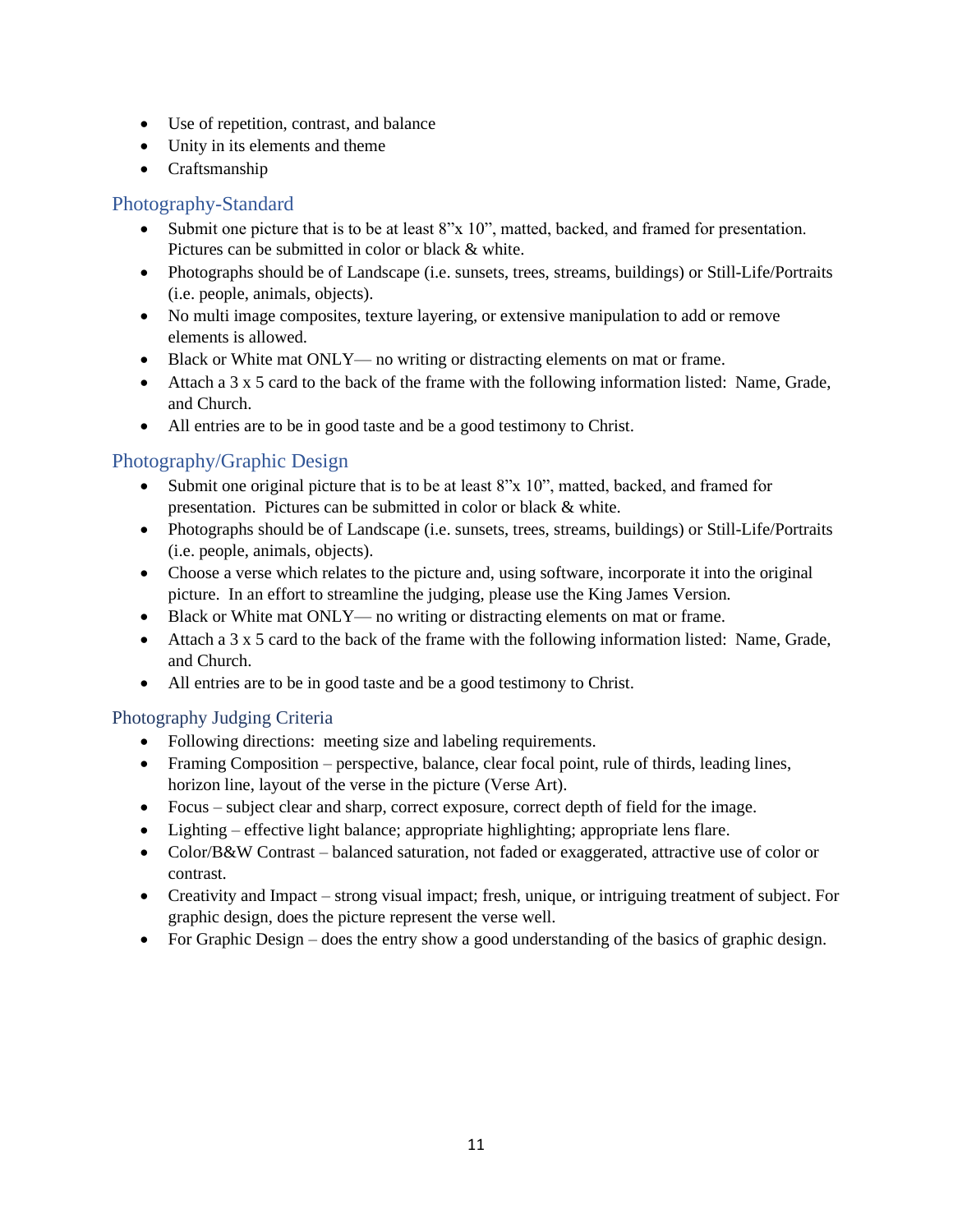| <b>Possible Points</b>  | $\overline{\mathbf{4}}$  | $\overline{\mathbf{3}}$ | $\overline{2}$            | $\mathbf{1}$              |
|-------------------------|--------------------------|-------------------------|---------------------------|---------------------------|
| <b>Christ</b>           | All                      | One                     | Two                       | <b>Three</b>              |
| <b>Honoring</b>         | <b>Requirements</b>      | <b>Element</b>          | <b>Elements</b>           | <b>Elements</b>           |
| <b>Correct Size</b>     | Met                      | <b>Missing</b>          | <b>Missing</b>            | <b>Missing</b>            |
| Labeling                |                          |                         |                           |                           |
|                         | Perspective              | <b>Some composition</b> | Perspective or            | <b>Cannot determine</b>   |
| Framing                 | <b>Excellent Balance</b> | attempted               | balance awkward           | focal point-subject       |
| Composition             | Focal point clear        | Not as dramatic         | <b>Cluttered</b>          | <b>Flawed framing</b>     |
|                         | <b>Rule of thirds</b>    | Not all aspects         | <b>Subject in center</b>  |                           |
|                         | <b>Leading lines</b>     | effectively used        |                           |                           |
|                         | <b>Horizon</b> line      |                         |                           |                           |
|                         | Subject clear and        | <b>Good but</b>         | Depth of field not        | <b>Incorrect exposure</b> |
| <b>Focus</b>            | sharp                    | unremarkable            | addressed                 | Lack of clarity in        |
|                         | <b>Correct exposure</b>  | focus                   | <b>Sharpness marginal</b> | any chosen spot           |
|                         | Depth of field           |                         |                           |                           |
|                         | correct for the          |                         |                           |                           |
|                         | image                    |                         |                           |                           |
|                         | <b>Effective light</b>   | <b>Flat appearance</b>  | Dark with                 | Lens flare or             |
| <b>Lighting</b>         | balance                  | No evidence of          | unwarranted               | reflection mistakes       |
|                         | Appropriate              | planning for light      | shadows                   | Hot spots or glare        |
|                         | highlighting             | balance                 | "fill flash" absent       | detract from the          |
|                         | No lens flare,           |                         |                           | image                     |
|                         | glare, excess            |                         |                           |                           |
|                         | reflections              |                         |                           |                           |
|                         | <b>Balanced</b>          | Color/contrast          | <b>Color/contrast not</b> | <b>Color</b> faded        |
| <b>Color</b>            | saturation               | adequate but not        | used effectively to       | Little evidence of        |
| <b>B&amp;W</b> Contrast | Not faded or             | exceptional             | improve the picture       | balance or                |
|                         | exaggerated              |                         | quality                   | contrast                  |
|                         | <b>Attractive use of</b> |                         |                           |                           |
|                         | color or contrast        |                         |                           |                           |
|                         | <b>Strong visual</b>     | <b>Visual impact</b>    | <b>Limited impression</b> | <b>Lacks</b> imagination  |
| <b>Creativity</b>       | impact                   | interesting but no      | Not compelling            | and purpose               |
| and Impact              | Fresh, unique, or        | <b>WOW</b> factor       | Very common               |                           |
|                         | intriguing               |                         |                           |                           |
|                         | treatment of the         |                         |                           |                           |
|                         | subject                  |                         |                           |                           |

# <span id="page-11-0"></span>Home Economics

\*\*\*Your name, grade, and church must be attached to each project.\*\*\*

#### <span id="page-11-1"></span>Baking Division

- There are 3 categories (note the submission quantities per entry): Cakes (1), Pies (1), Goodies (brownies (12 pcs), cookies (12), Cupcakes (6), fudge (12 pcs), etc.).
- All projects must be baked. No-bake projects will not be allowed.
- All projects must include **the ingredient listed on the website** in the recipe.
- No mixes permitted.
- Submit your entry on a sturdy paper plate enclosed in a plastic bag with a copy of the recipe attached.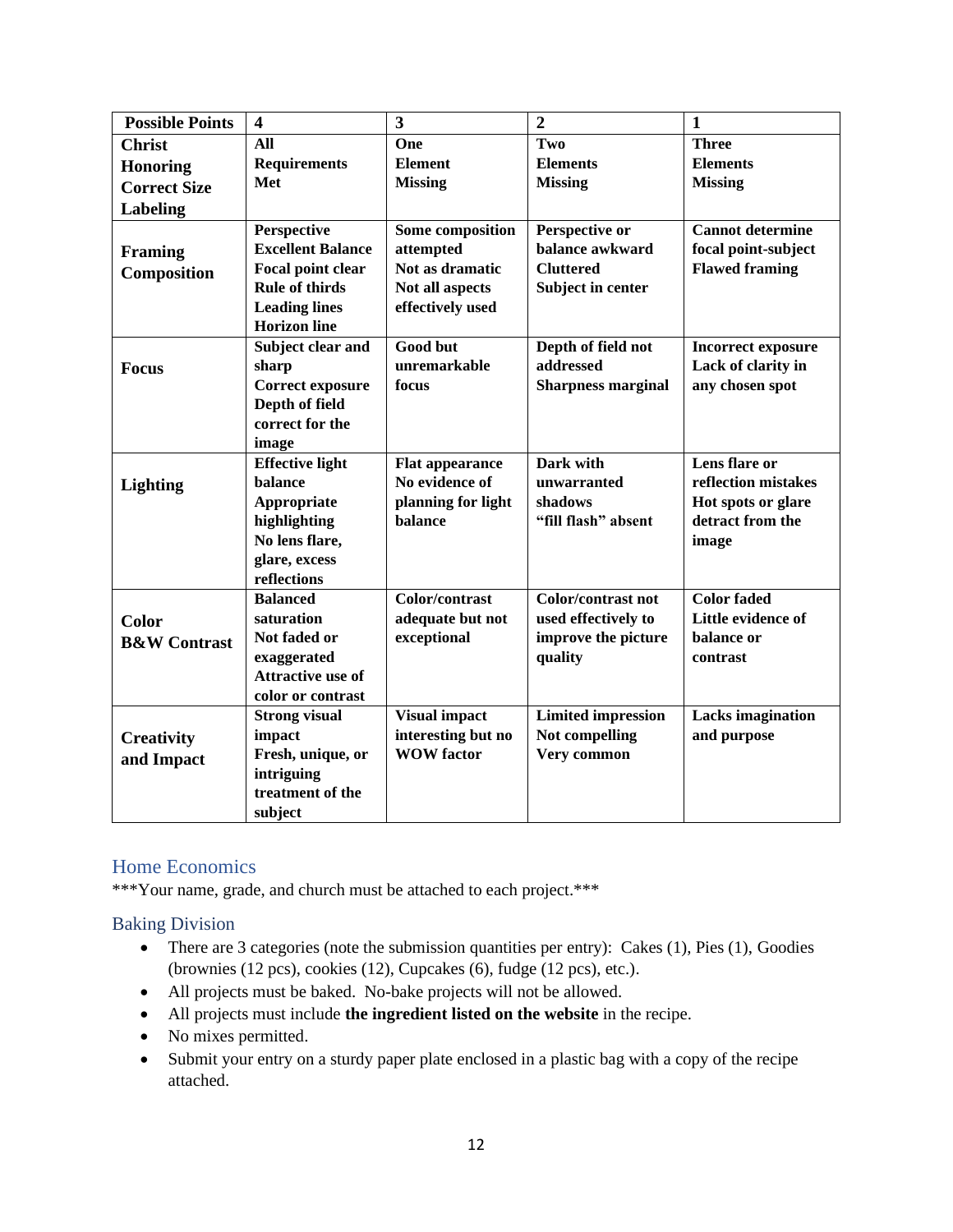## <span id="page-12-0"></span>Needlework/Handiwork Division

- Yarn (Crochet, Knitting).
- Embroidery (counted cross stitch, English smocking, and needlepoint).
- Patterns should be of a sacred nature or a pattern which portrays God's creation (e.g., flowers, animals, etc.).

#### <span id="page-12-1"></span>Sewing Division

- Wearing apparel (clothes, accessories).
- Stuffed toys and gifts (animals, dolls, etc.).

## <span id="page-12-2"></span>Adjudication Areas

- Food entries will be judged on their general appearance, flavor, and texture and use of the focus ingredient. (Entries will be served as dessert at lunch).
- Needlework and sewing entries will be judged in the areas of choice of colors, smoothness of stitches, and the skill level displayed.

# <span id="page-12-3"></span>MUSICAL CATEGORIES

# <span id="page-12-4"></span>General Rules

Prepare one sacred selection — a song which glorifies the Lord and resembles a traditional hymn and gospel song style, rather than the world's style of music as is seen and heard in Contemporary Christian Music (CCM).

Contestants must have an original score\* for yourself and three copies for the judges, each marked "For Educational Purpose" and with measures numbered. If your song is memorized, give the judges *one original score and two copies*. Downloaded originals must have proof of purchase. Please include your name and your church name on the copies you provide the judges to ensure your copies are returned to you.

If you desire alteration of rhythm to coincide with your interpretation, those changes must be edited into the musical score provided to the judges. If you plan to play the piece in a transposed key, the score you provide the judges must agree with what you will play even if it is handwritten.

\*\*Musical score must be an original unless it is out of print and you have written permission from the publisher to photocopy. (Provide publisher's letter for the judges to see.) Copies must be legible.

Furnish your own accompanist if you desire accompaniment. Piano is the only acceptable instrument for accompaniment. A recording of the piano accompaniment may be used, but it is the responsibility of the contestant to provide the necessary equipment.

Memorization of your selection is required only if you are a senior high voice contestant.

Only senior high level instrumentalists will be required to sight-read a score supplied by the judges.

\* CCLI does not cover photocopies.

# <span id="page-12-5"></span>Group Instrument & Group Voice

Two Levels: Junior High and Senior High.

Groups at each level may be entered or a combined group may be entered which would compete at the senior high level.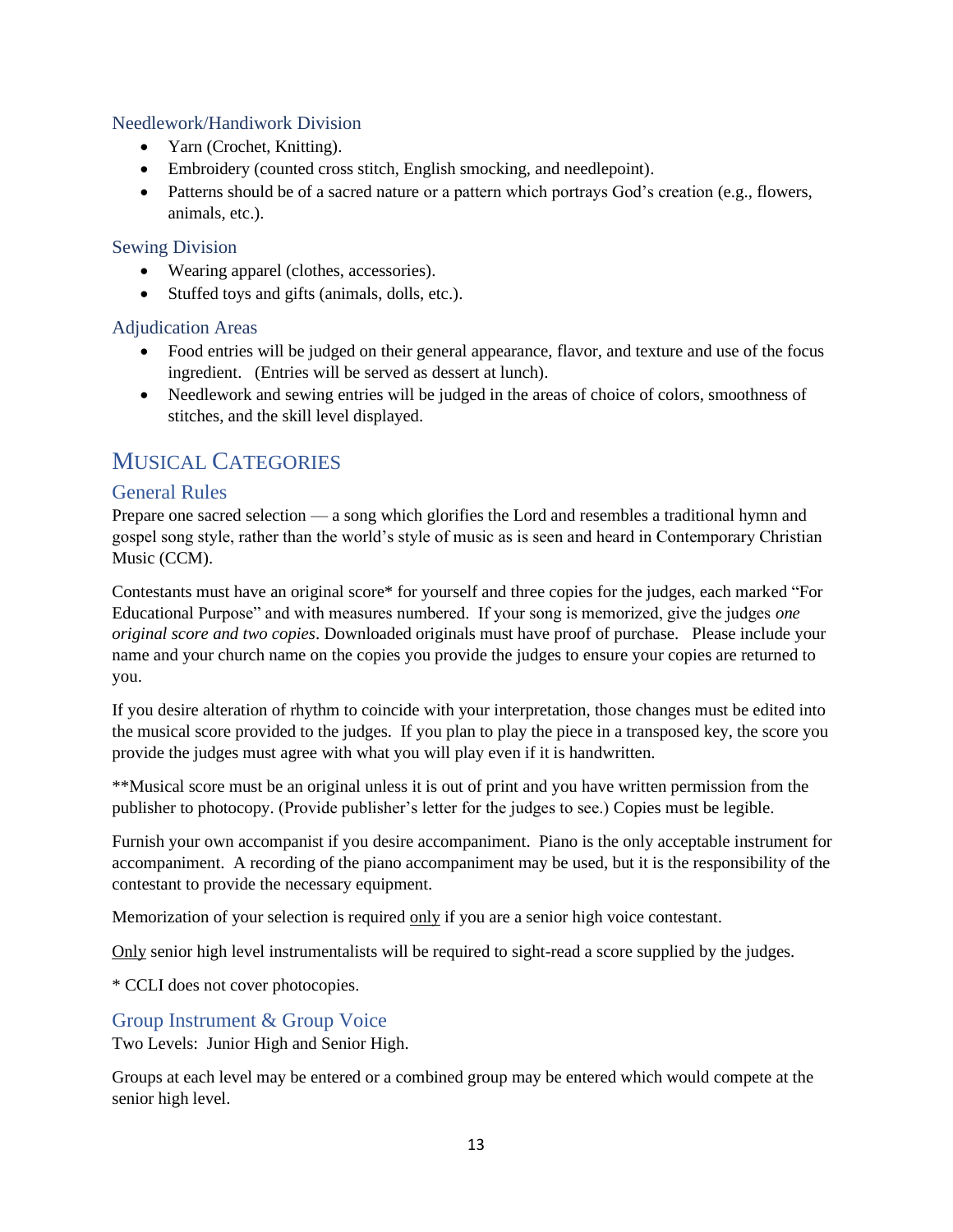#### <span id="page-13-0"></span>Group Size

- Small Group two to four participants.
- Large Group five or more participants.
- Christian School Choir twelve or more participants.

Neither memorization nor sight-reading is required for groups.

## <span id="page-13-1"></span>Group Instrument & Group Voice Adjudication Criteria

- Memorization (senior high solo voice only).
- Sight-reading (senior high solo instrumentalists only).
- Technique—preparedness demonstrated, accuracy, fingering, tonguing and steadiness (brass/woodwinds), bowing (strings), use of pedals and hand positions (piano), resonance and clarity of pitch (voice). *The vocal line must be clear. Any vocal ornamentations (such as slurs) must be indicated in the musical score itself.*
- Rhythm—accuracy, steadiness, flow.
- Musicality—sincerity, spirit, dynamic contrast, tempo, phrasing, style.
- Tone/Intonation—control, production, quality, pitch.
- Breath support and/or posture.
- Articulation—accuracy in interpretation of markings, tonguing, fingering, bowing.
- Accurate interpretation—artistry, dynamic contrast, phrasing, style, tempo.
- Diction (voice).
- Undesignated/Bonus (given at judges' discretion).

# <span id="page-13-2"></span>SPEECH CATEGORIES

# <span id="page-13-3"></span>Oral Interpretation

One selection of a sacred nature (e.g., a poem, a published speech or essay, a commercially produced children's story or other religious reading).

- Because of copyright laws, each one who performs a speech should have one copy of the original publication on hand to show to the judges.
- You may have to write to a publisher or the copyright holder requesting permission to make a photocopy.

Failure to provide these materials will result in disqualification.

Memorized - submit original copy to judges.

Time limit: 4 -10 minutes (plus 40 seconds grace).

Other areas judged will be interpretation of the selection, gestures, diction, and poise.

<span id="page-13-4"></span>Oral Interpretation Adjudication Areas

- Theme—significant; original; not too broad or general; stated well.
- Style and articulation—grammar; variety; correct pronunciation; vocal quality; breath control; variety in volume, rate and pitch.
- General delivery—appearance and grooming; facial expression; posture; mannerisms; gestures; sincerity; confidence.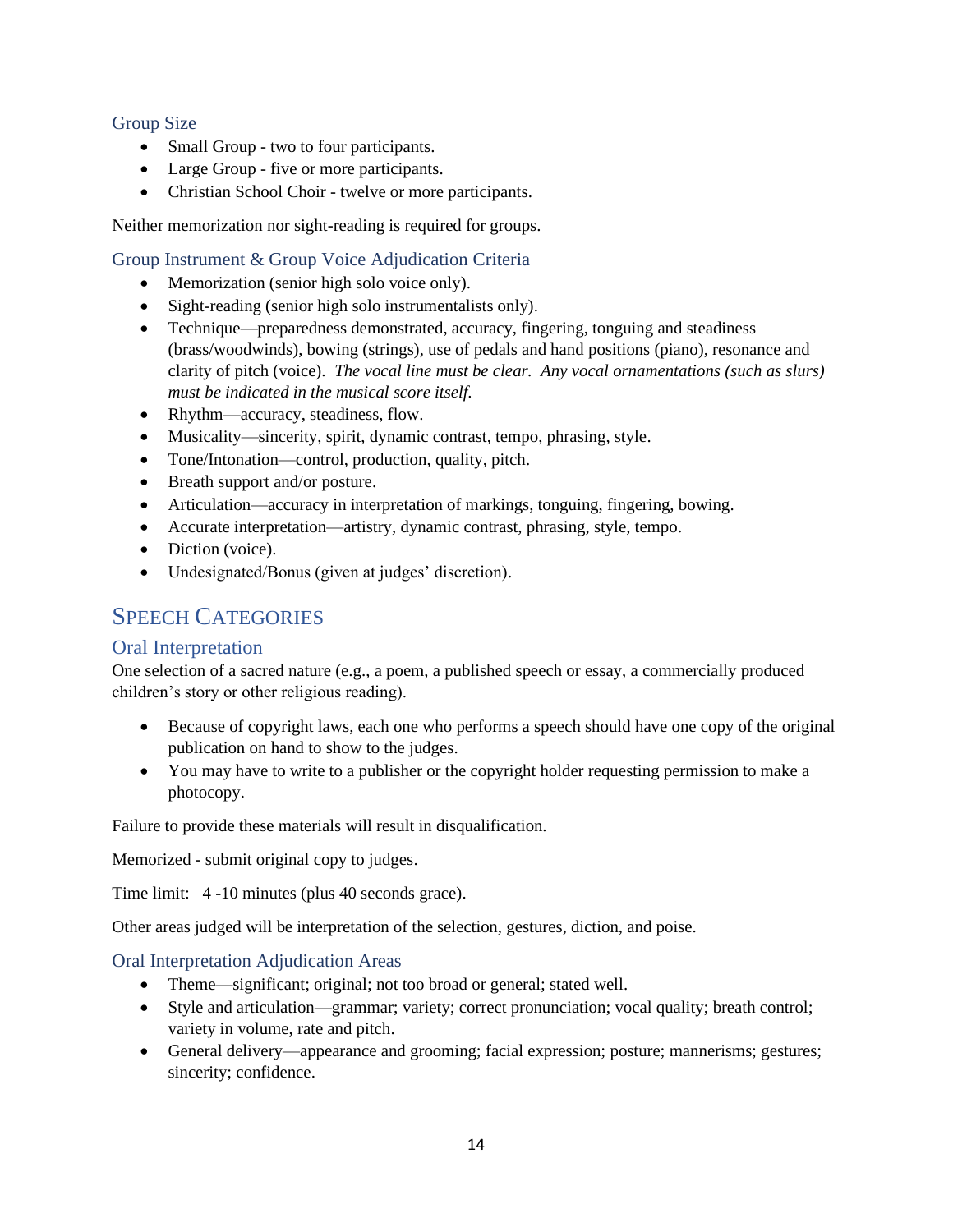• General effectiveness—how well speaker related to the audience; delivery; accomplishment of purpose.

# <span id="page-14-0"></span>Public Speaking

## <span id="page-14-1"></span>**Topics**

We encourage you to get pastoral help in selecting a topic, but the oration itself must be your work. Some of the acceptable subject areas are Bible doctrine, Christian education, Christian living, Christian youth, evangelism, foreign missions, Baptist history, or the Christian and his country. The male public speaking category may include sermonic preaching. The female public speaking category may include a devotional or challenge. You may use a Bible only for sermonic preaching (male) or for a devotional or challenge (female). Visuals are allowed, and a podium may be used.

## <span id="page-14-2"></span>**Outlines**

Submit three copies of the outline of your speech—one original and two legible copies. Print or type the original outline on 8½" x 11" white paper, single-spaced with double-spacing between major points. The outline must be no longer than two pages and must contain each major point and sub point stated as a brief but complete sentence (not a topic outline).

- 1. Center your title near the top of your paper. Type your name below your title.
- 2. Skip two lines and type the word "TOPIC" followed by a colon; then type your topic sentence. Example: TOPIC: Our country's greatest need today is prayer.
- 3. Skip two more lines and type the word "Introduction" followed by a colon; then type your introduction word for word. The introduction should include your topic sentence.
- 4. Skip two more lines and begin your outline. You may have two to five main points, but three is usually best. Each main point should have at least two sub points.
- 5. All points should be written in complete sentences and should be parallel in construction. See following:

NOT PARALLEL

- I. Our country needs prayer.
- II. The importance of prayer.
- III. How to pray for our country.

#### PARALLEL

- I. Our country's needs are great.
- II. God is the answer to our needs.
- III. Prayer is the way to reach God.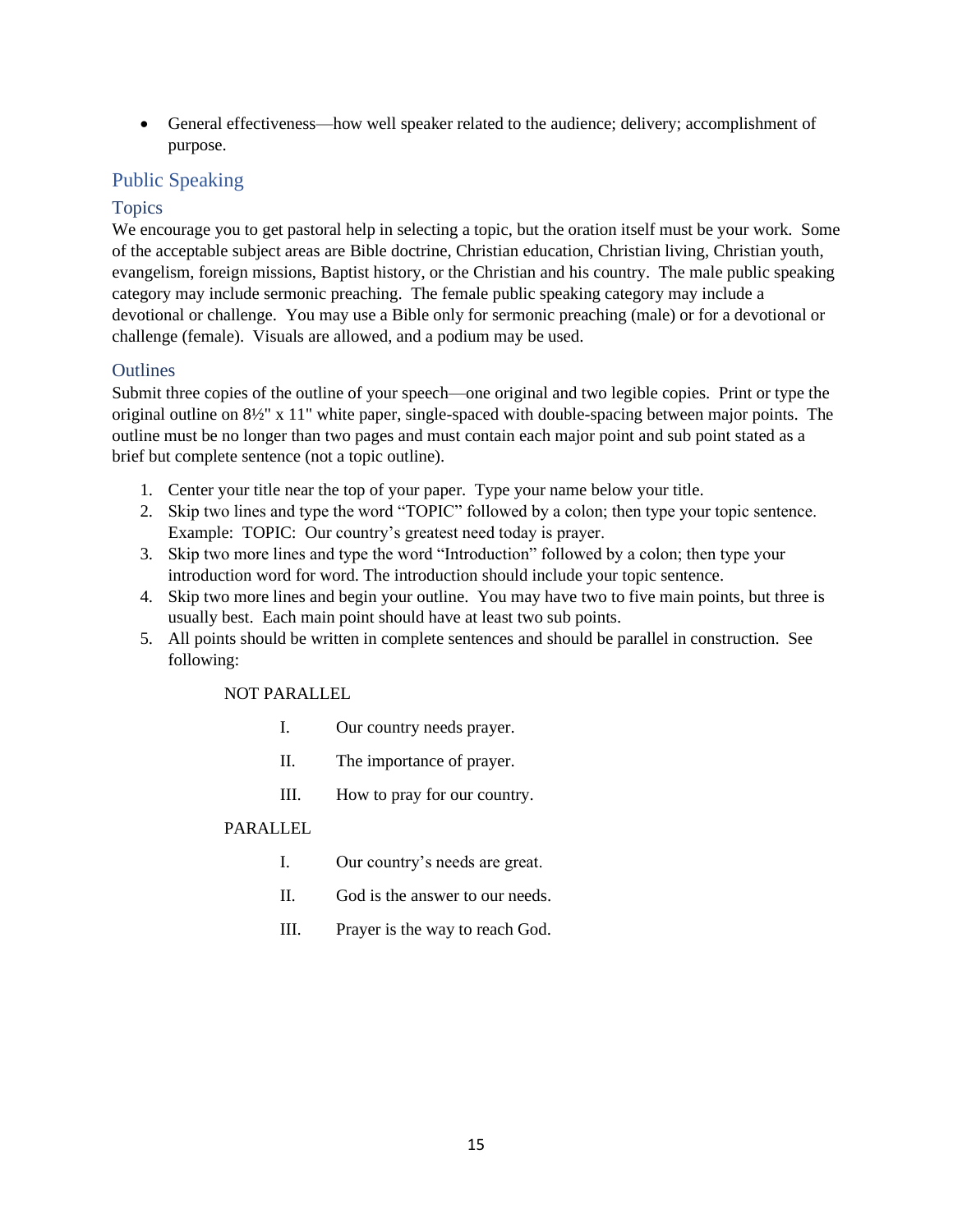<span id="page-15-0"></span>6. Illustrations should not be a main point or sub point. Put them in parentheses underneath the point they illustrate.

#### Example

I. Our country's needs are great.

A. Our crime rate is high.

(Illus.: story of children in Florida attacking parents)

B. Our divorce rate is high.

(Illus.: God's plan for marriage—Gen. 2:23-25)

- 7. When your outline is complete, skip two lines and write the word "Conclusion" followed by a colon. Type the conclusion word for word.
- 8. On the second page list the resources you used for the speech. Your resources should include the Bible and at least two other sources. Title this page BIBLIOGRAPHY and format properly.

#### SAMPLE BOOK ENTRY (One author)

Pickering, Ernest. Biblical Separation: The Struggle for a Pure Church. Schaumburg, IL: Regular Baptist Press, 1979.

#### SAMPLE MAGAZINE ENTRY (Periodical article)

Gower, David M. "Pastoral Holiness," Baptist Bulletin (February 1988), pp. 7, 11.

#### <span id="page-15-1"></span>Time Limit

A minimum of eight (8) minutes and a maximum of fifteen (15) minutes are required. At the end of fifteen minutes the timekeeper will stand long enough to notify you that the allotted time has ended. At fifteen minutes and forty seconds, the timekeeper will stand again and remain standing until you stop. Any contestant exceeding the forty-second extension will be penalized.

#### <span id="page-15-2"></span>Public Speaking Adjudication Areas

- Theme—significant; original; not too broad or general; stated well.
- Content of material—shows investigation and knowledge; supporting materials.
- Arrangement and organization—outline; ideas; conclusions; transitions; balance of intellectual, emotional, volitional elements.
- Illustrations—accurately applied; purposeful; balance between supporting materials and remainder of content.
- Style and articulation—grammar; variety; correct pronunciation; vocal quality; breath control; variety in volume, rate and pitch.
- General delivery—appearance and grooming; facial expression; posture; mannerisms; gestures; sincerity; confidence; freedom from dependency on notes.
- General effectiveness—how well speaker related to the audience; delivery; accomplishment of purpose.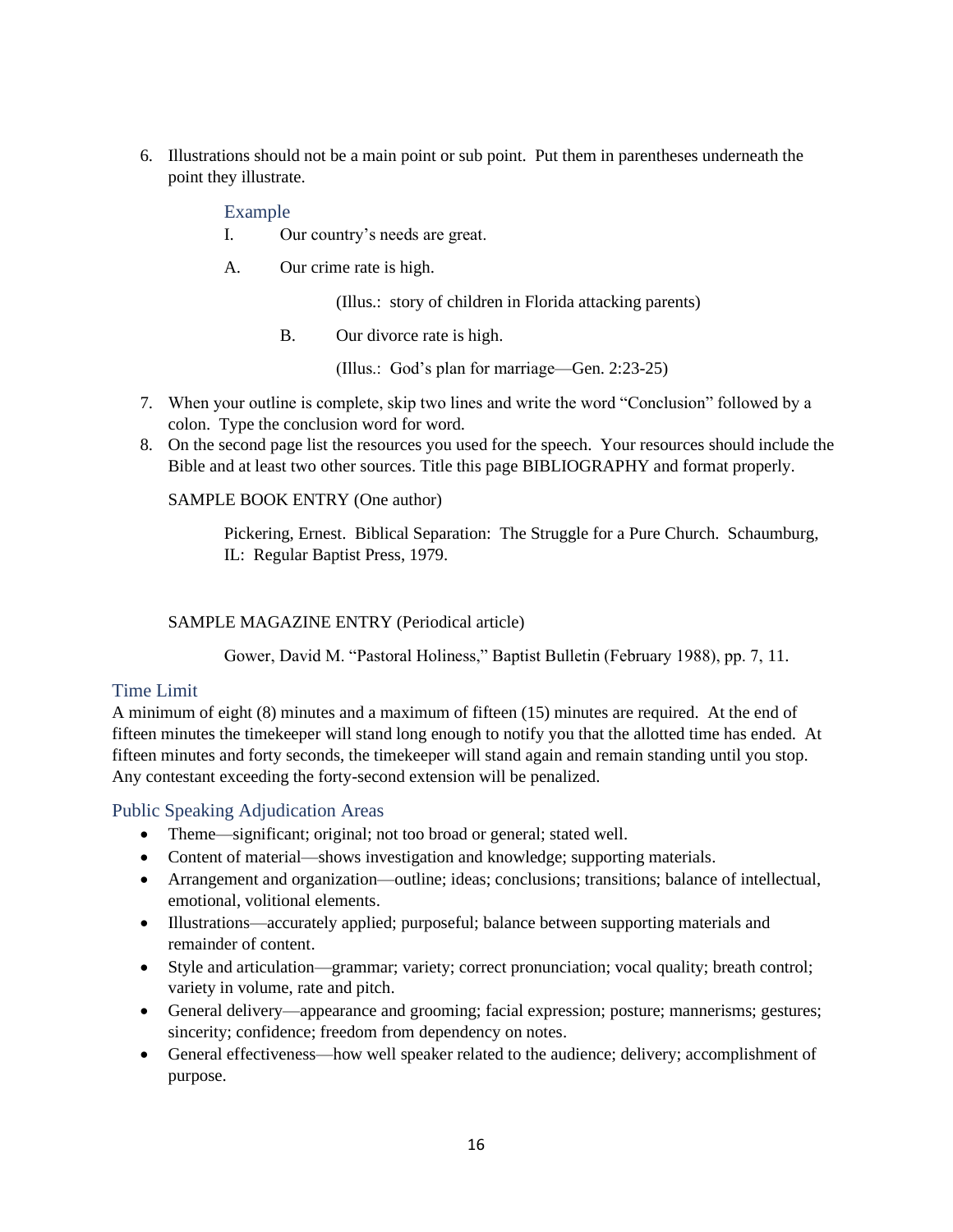# <span id="page-16-0"></span>Visualized Bible Teaching

A Bible lesson centered on a Biblical character or event, or a story that illustrates Biblical truth. The lesson must include some type of visual aid (handmade or purchased).

Lesson is to be presented as if it were being taught to a children's class (grades 1-6).

It should motivate the class to some specific action, e.g., salvation, obedience to the Lord in baptism, obedience to parents, telling friends and family about Jesus, sharing, telling the truth, etc.

You may use your Bible and a copy of your outline, but obvious dependency on your outline will result in a reduction in points.

Time Limit: Minimum of eight (8) minutes and a maximum of fifteen (15) minutes.

See the Outlines section under Public Speaking.

Your outline for this category should include the following:

- Topic
- Objectives of the lesson
- Scripture reference

The outline is to be followed by a bibliography of all sources used to develop your lesson (For example, see Outlines; Page 15).

#### <span id="page-16-1"></span>Visualized Bible Teaching Adjudication Areas

- Lesson Theme— significant; specific; well-stated; appropriate to age group (elementary-age children).
- Content—shows investigation and knowledge; supporting material.
- Visuals—attention getting; attractive; used effectively; appropriate to age group.
- Arrangement and organization—outline; introduction; concepts; transitions; conclusion; balance of intellectual, emotional, volitional elements.
- Supporting Examples accurately applied; purposeful; balance between supporting material and remainder of content.
- Style and articulation grammar; vocabulary appropriate to child's age; variety; correct pronunciation; vocal quality; breath control; variety in volume, rate and pitch.
- General delivery appearance and grooming; facial expression; posture; mannerisms; gestures; sincerity; confidence; freedom from dependency on notes.
- General effectiveness how well speaker adapted to audience (children grades 1-6); balance of content, style and delivery; accomplishments of objectives stated in outline; balance of content, style, and delivery; accomplishments of objectives stated in outline.
- Time Limit: Minimum of eight (8) minutes and a maximum of fifteen (15) minutes.

# <span id="page-16-2"></span>**Puppetry**

<span id="page-16-3"></span>**Puppets** 

- Hand puppets must have arm rods or arm-hand sleeves.
- Costumes must reflect the time period and culture of the script.
- Props may be used to enhance the presentation.
- Groups may watch each other perform.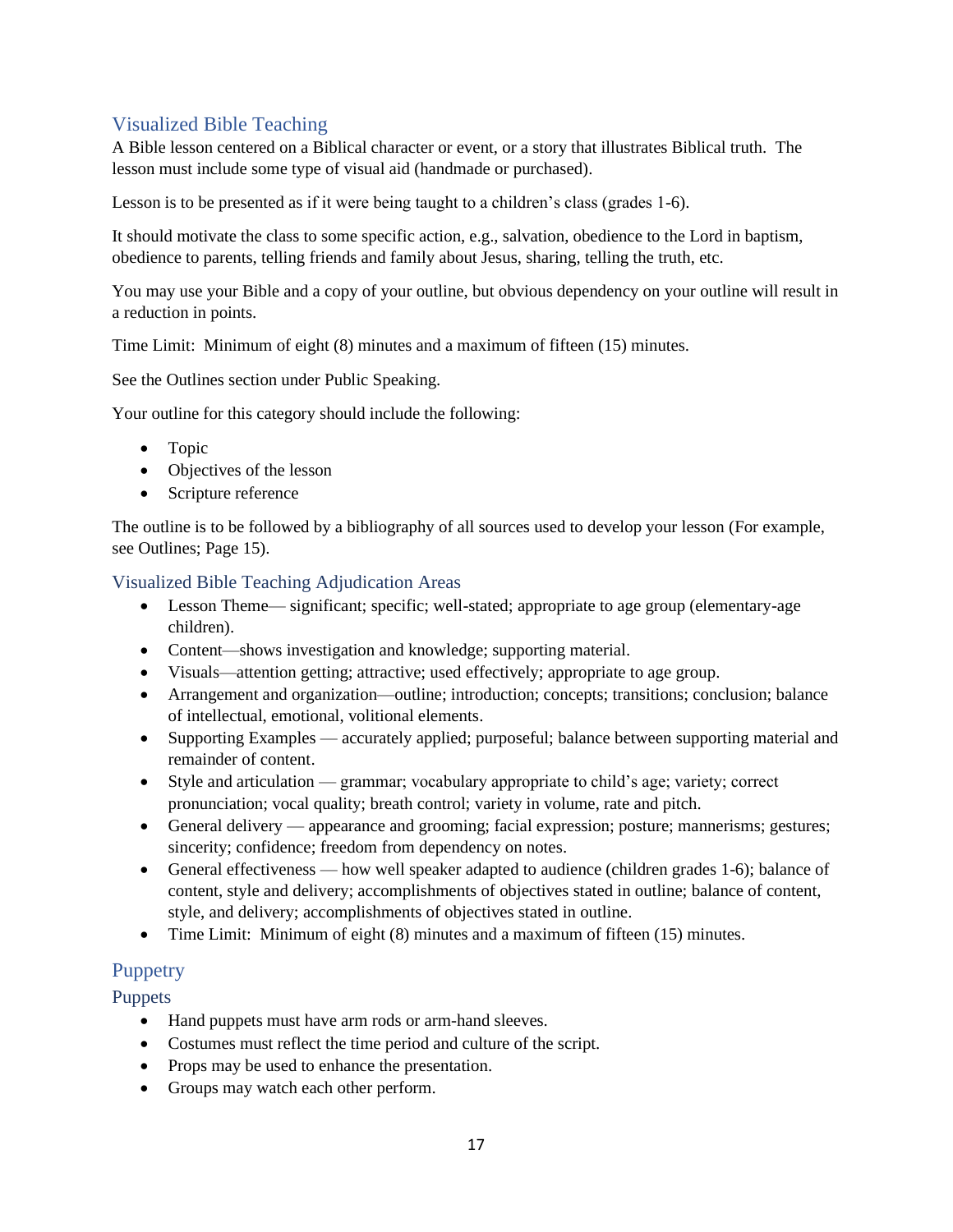<span id="page-17-0"></span>**Sets** 

- Puppet stage and sound system will be provided. The stage has seven feet of horizontal performance area.
- Background sets are optional.
- Scenery must be painted on cloth (e.g., muslin). Remember, scenery is to enhance the whole effect of the story.
- Scenery must be  $81"$  (w)  $x\ 40"$  (h).

## <span id="page-17-1"></span>Script

- May be a Bible story or a secular narrative that illustrates biblical concepts and applies biblical truths.
- Must involve multiple characters.
- May be professionally produced or created by you.
- Time limit: Minimum of three (3) minutes and a maximum of ten (10) minutes are required.

#### <span id="page-17-2"></span>**Techniques**

- Head Posture—puppets should not "flip their lid" or "star gaze" when speaking.
- Body Posture—puppets must perform at their waist height.
- Lip-Sync—words spoken or sounds made by the puppets must fit the mouth action of the puppet.
- Entrance & Exit—use the three-stair-step technique unless the script calls for something special.
- Emotions— must be displayed by puppets.
- Interaction—puppets must interact with each other on stage and with the audience.

## <span id="page-17-3"></span>Puppetry Adjudication Areas

Based on the overall presentation and communication of biblical concepts plus how the puppetry techniques are used.

# <span id="page-17-4"></span>Digital Media

# <span id="page-17-5"></span>Digital Presentation

Competitors will develop an automated presentation using digital media. Choose either a digital slide presentation of the gospel and/or Biblical study, or a DVD video of some Biblical or Christian story (e.g. Bible narrative, Christian biography, and/or Biblical/Christian history) or some creation of God (e.g. stars, animals, and things in creation that reveal God's deity and greatness).

Sound and graphics that are in your project may include professional clips but must be less than half the presentation. You must give appropriate credits and are responsible to abide by all copyright laws. Any music used must be that which glorifies God (see the music categories for further insight) and credits and permission granted to use the music from the publisher.

Automated Microsoft PowerPoint or Mac Keynote presentation must be on a USB flash drive and be between 5 and 10 minutes long. Videos must be on DVD disc playable on a DVD player and be between 5 and 12 minutes long.

Digital presentations must be made ahead of time and given to the judges on competition day along with a paper with your name, title of presentation, your target audience, reason for choosing your subject and design, and how the presentation could be used (for ministry). See the website for the form.